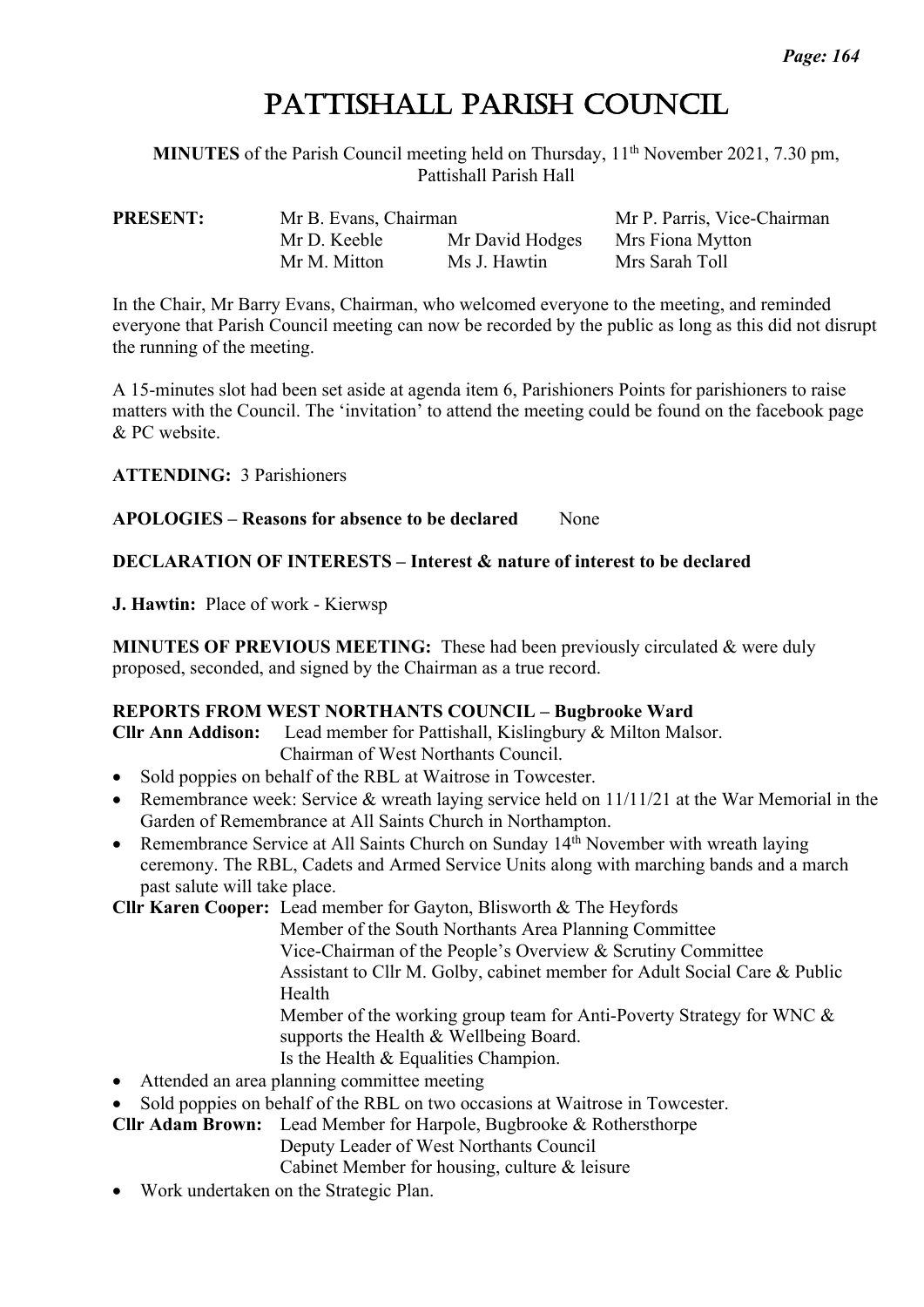# **MATTERS FOR REPORT – New & Arising from the Minutes:**

**Cornhill Squash Club –** Pattishall Resident's Vote to take place prior to the December PC meeting **Casual Vacancies** 

- There were two vacancies to fill, and two candidates showed an interest in filling the posts.
- Welcome to Sarah Toll who will be filling the vacancy left by R. Hart
- It is hoped that the second applicant, Andrew Burley will be co-opted in December providing there is not an election called by10 residents.

## **Allotments Association – Liaison –** B. Evans

- Allotment rents being collected.
- New notice board to be considered.

## **Lighting –** F. Mytton

- Lighting survey report. Comments on the report have been received from Members.
- Ouery regarding LED lamps. E. ON will replace old lamps with LED
- E. ON quote for light in Shoemakers Close accepted
- E. ON quote for light in The Crescent accepted
- It is considered a total amount needed in the first phase of updating the Parish lighting will be £15,000.
- Concrete posts to be the first to be replaced.
- Fault Report The Clerk
	- a) PL40 outside 73 Leys Road is daytime burning
	- b) PL85 Gayton Rd. Eastcote on all day

# **Highways –** D. Hodges

• Some highway repairs have been undertaken

## **Grass Cutting –** D. Keeble

- Contractor has taken over an additional company.
- Now have tree surgery capabilities.
- Old burial ground footpath needs clearing
- Will plant more privet hedging.

## **Village Maintenance** – P. Parris

- New benches will install them
- J. Russell will refurbish the old bench.

## **School Liaison –** J. Hawtin

- The Head is pleased to report there are no coronavirus cases at the school
- The children have lead Church Services.
- There was a good poppy display at the school for Remembrance Day.
- School Governor needed.

# **Playground Equipment –** J. Hawtin

# **Defibrillator –** S. Toll

• J. Hawtin to forward information.

## **Hedges, Trees & Churchyard –** P. Parris

- Identification request of 3m of Church wall to be repaired.
- The PC has a rolling funded programme for this work.
- K. Billing to undertake the stonework.
- The Queen's Green Canopy PC needs to identify an area for planting trees.
- The WI would like to sponsor a tree.

## **Public Footpaths –** J. Woollett & J. Russell – nothing to report

## **Bus Route 87 –** Ann Atkin

The Clerk reported that the PC has not been sent an invoice for the 2020/2021 financial year's use of the service. It was expected to be issued once a quarter.

## **Around Pattishall –** B. Evans

**Charities –** J. Hawtin has become the secretary for the Parish Charities.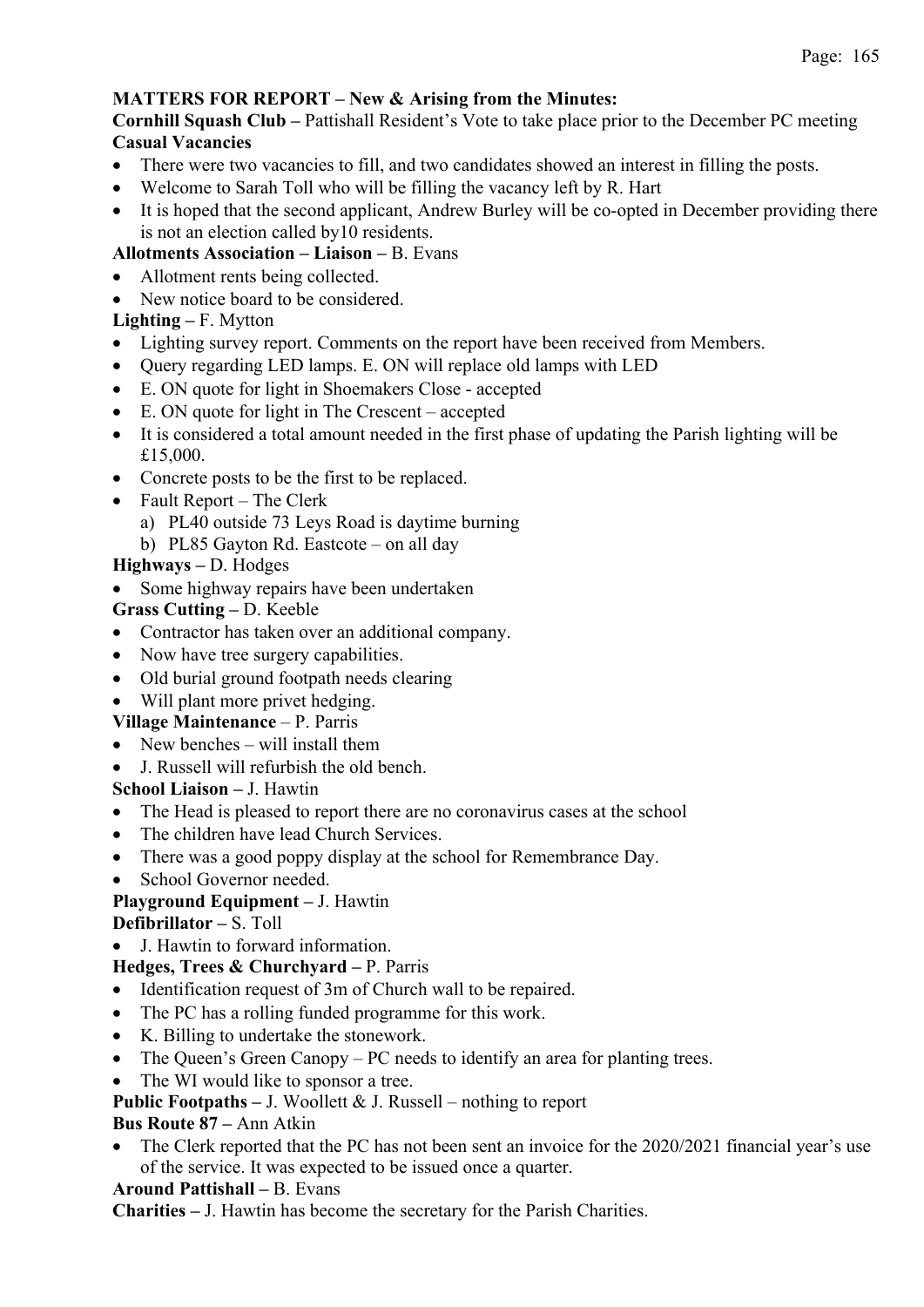# **PARISHIONERS POINTS:**

#### **S. Raper, President of Pattishall WI**

- WI will be hosting a cream tea with a 50's theme on the 4<sup>th of</sup> June 2022
- PC have granted £100 towards the tea
- A request for a grant of £150 towards live music entertainment was granted.

## **PARISH HALL / PLAYING FIELDS – I. Illingworth (liaison)**

- The bonfire event went well with 300 people attending
- $\bullet$  4<sup>th</sup> December is the Senior's lunch
- Sound proofing of the main hall is to take place.

## **CORRESPONDENCE:**

#### **Received from:**

- 1. K. Rice Query regarding permission needed from PC for a driveway dropped kerb has been granted by WNC.
- 2. F. Mytton
	- a) Light out reported
	- b) Request for trees on land at Butchers Lane to be cut back. Clerk has contacted the householder who will undertake the work.
- 3. L. P. Finn headstone queries Clerk has responded.
- 4. Kislingbury PC request for mowing information. D. Keeble has sent information.
- 5. Barclays Bank Towcester Branch is closing

## **PLANNING:**

| <b>Application</b> | Location           | <b>Proposal</b>                                                                   | <b>Comments</b>                                                                                                                                                                             |
|--------------------|--------------------|-----------------------------------------------------------------------------------|---------------------------------------------------------------------------------------------------------------------------------------------------------------------------------------------|
| WNC/2021/1859/FUL  | Land adjacent to 4 | Variation to plans to                                                             | Concerns from members                                                                                                                                                                       |
|                    | Greenway, Eastcote | allow separation of the<br>semi-detached houses<br>into 2 detached<br>properties. | Important to keep<br>$\bullet$<br>semi-detached &<br>terrace properties<br>which are more<br>affordable for young<br>families.<br>Parish already has<br>many large, detached<br>properties. |
|                    |                    |                                                                                   |                                                                                                                                                                                             |

|                        | <b>FINANCE:</b> Bank Balances: | a) Community $a/c$<br>b) Business Premium a/c            | £68,576.93<br>£16,222.38      |
|------------------------|--------------------------------|----------------------------------------------------------|-------------------------------|
| <b>Monies Received</b> |                                | <b>Around Pattishall</b><br>Memorials<br>Allotment rents | £255.00<br>£160.00<br>£520.00 |